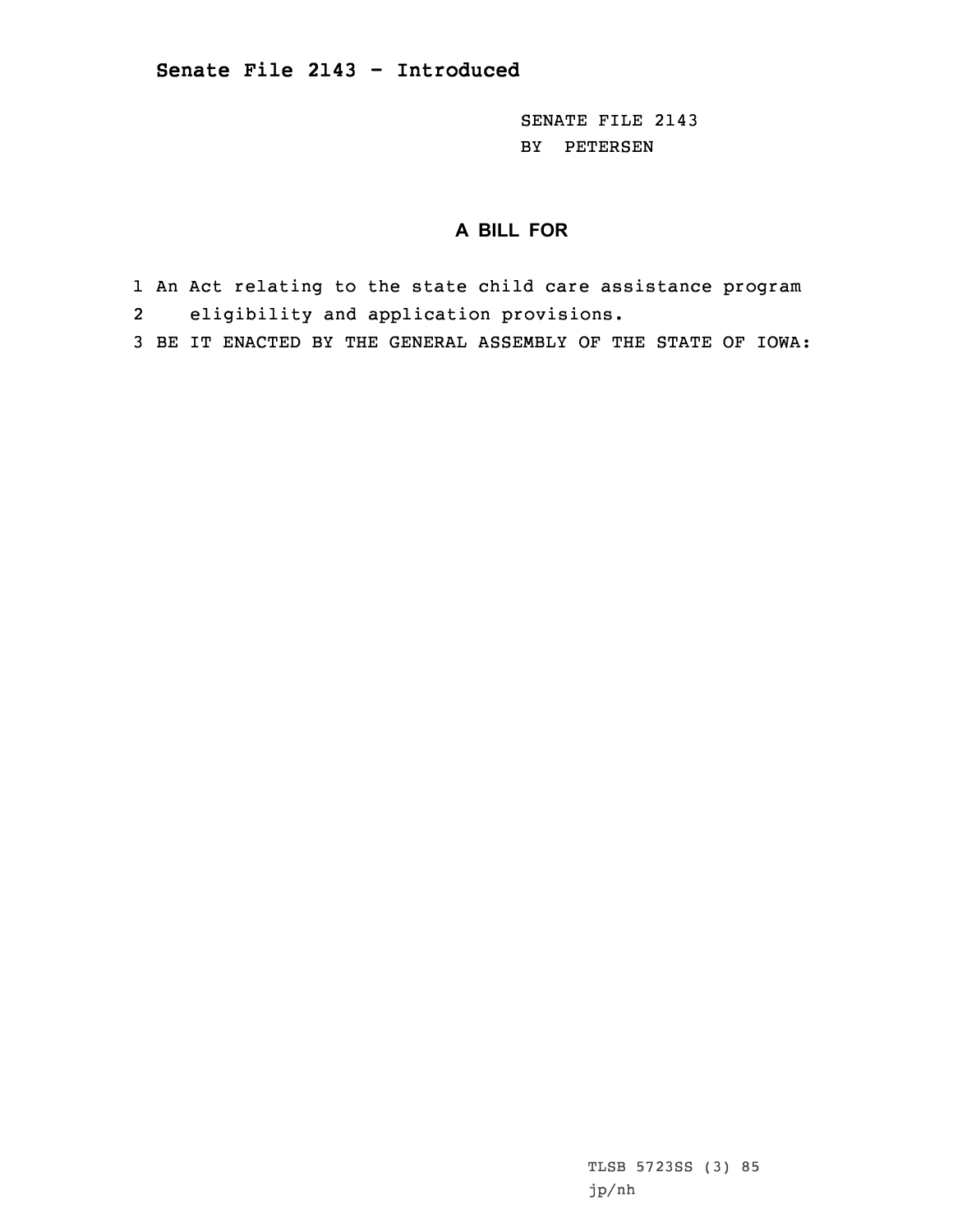1 Section 1. Section 237A.13, subsection 7, paragraphs <sup>a</sup> and 2 c, Code 2014, are amended to read as follows:

 *a.* Families with an income at or below one hundred percent 4 of the federal poverty level whose members <del>are employed</del>, for at least twenty-eight hours per week in the aggregate, are employed or are participating at <sup>a</sup> satisfactory level in an approved training program or educational program, and parents with <sup>a</sup> family income at or below one hundred percent of the federal poverty level who are under the age of twenty-one years and are participating in an educational program leading to <sup>a</sup> high school diploma or the equivalent.

12 *c.* Families with an income of more than one hundred percent 13 but not more than one hundred forty-five percent of the 14 federal poverty level whose members <del>are employed</del>, for at least 15 twenty-eight hours per week in the aggregate, are employed 16 or are participating at <sup>a</sup> satisfactory level in an approved 17 training program or educational program.

18 Sec. 2. Section 237A.13, subsection 8, Code 2014, is amended 19 to read as follows:

 8. Nothing in this section shall be construed as or is intended as, or shall imply, <sup>a</sup> grant of entitlement for services to persons who are eligible for assistance due to an income level or other eligibility circumstance addressed in this section. Any state obligation to provide services pursuant to this section is limited to the extent of the funds appropriated for the purposes of state child care assistance. The department shall not redetermine the eligibility of <sup>a</sup> program participant more frequently than every twelve months. Sec. 3. STATE CHILD CARE ASSISTANCE APPLICATIONS —— MOBILE

30 DEVICES.

 1. The department of human services shall review the application form and other elements of the process used by applicants to apply for the state child care assistance program. The purpose of the review is to simplify the process by eliminating requirements to provide unneeded or redundant

-1-

LSB 5723SS (3) 85 jp/nh 1/3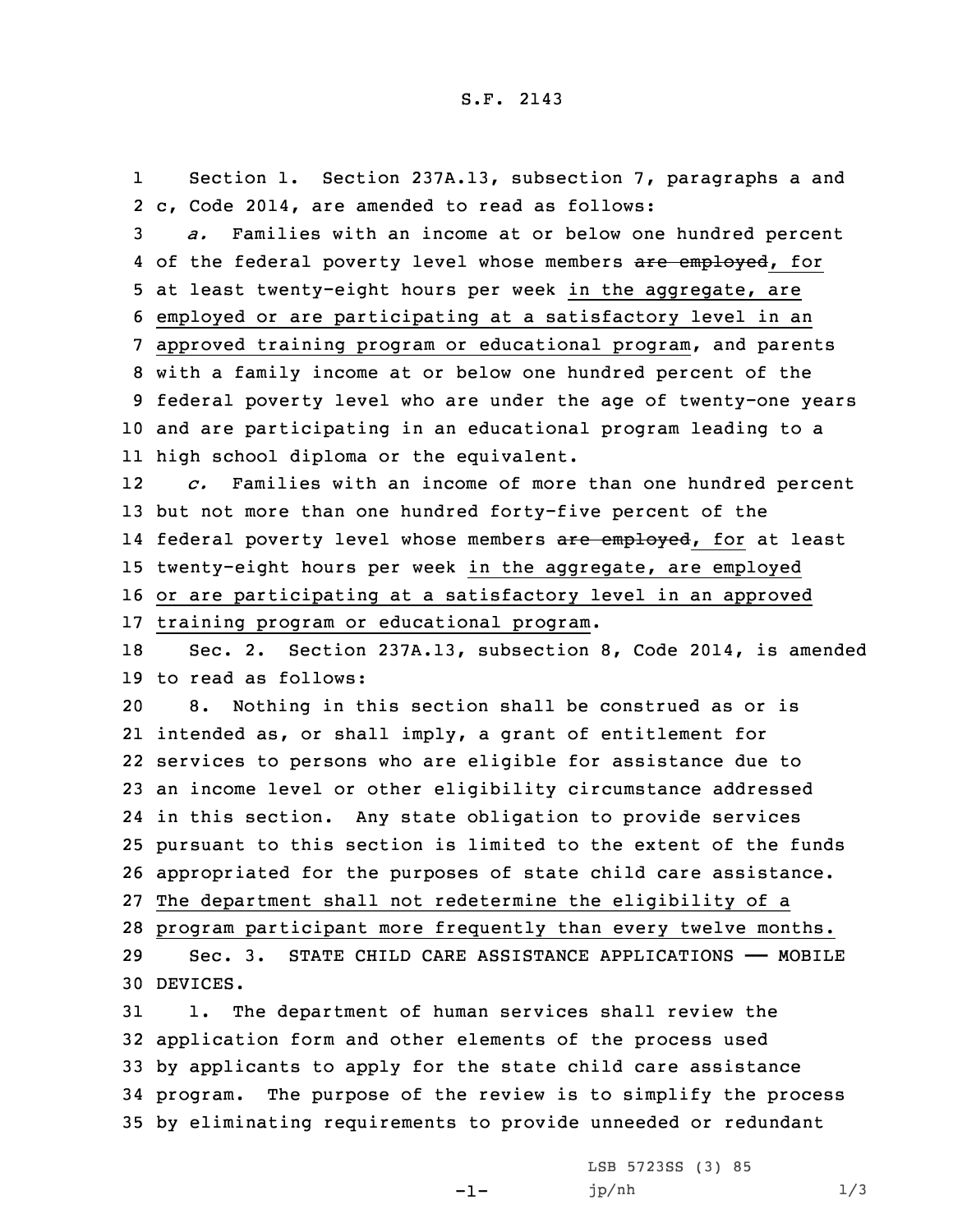information and improving the wording of the application, and identifying other options for improvement. The department shall report the results of the review to the governor and general assembly on or before December 1, 2014.

 2. The department shall implement an application process enhancement so that applicants for the state child care assistance program may apply for the program using <sup>a</sup> telephone mobile computer device.

 Sec. 4. IMPLEMENTATION. The department of human services shall adopt rules and take other actions as necessary to implement the amendments to section 237A.13 in this Act, on July 1, 2014.

14

## 13 EXPLANATION

 **The inclusion of this explanation does not constitute agreement with** <sup>15</sup> **the explanation's substance by the members of the general assembly.**

16 This bill relates to the state child care assistance program 17 eligibility and application provisions.

 State child care assistance program eligibility requirements in Code section 237A.13 are addressed. The program is administered by the department of human services. The department establishes waiting list requirements for the program based upon the availability of funding and eligibility requirements for the program generally match the waiting list requirements. The bill amends two of the waiting list requirements that are based upon income and employment for at least 28 hours per week or participation in an educational 27 program.

 The bill revises the 28-hour-per-week employment requirement to apply to <sup>a</sup> combination of employment and participation at <sup>a</sup> satisfactory level in an approved training or education program for 28 hours per week in the aggregate.

32 The bill provides that the department shall not redetermine 33 the eligibility of <sup>a</sup> program participant more frequently than 34 every 12 months.

 $-2-$ 

35 The department is required to review the application

LSB 5723SS (3) 85 jp/nh 2/3